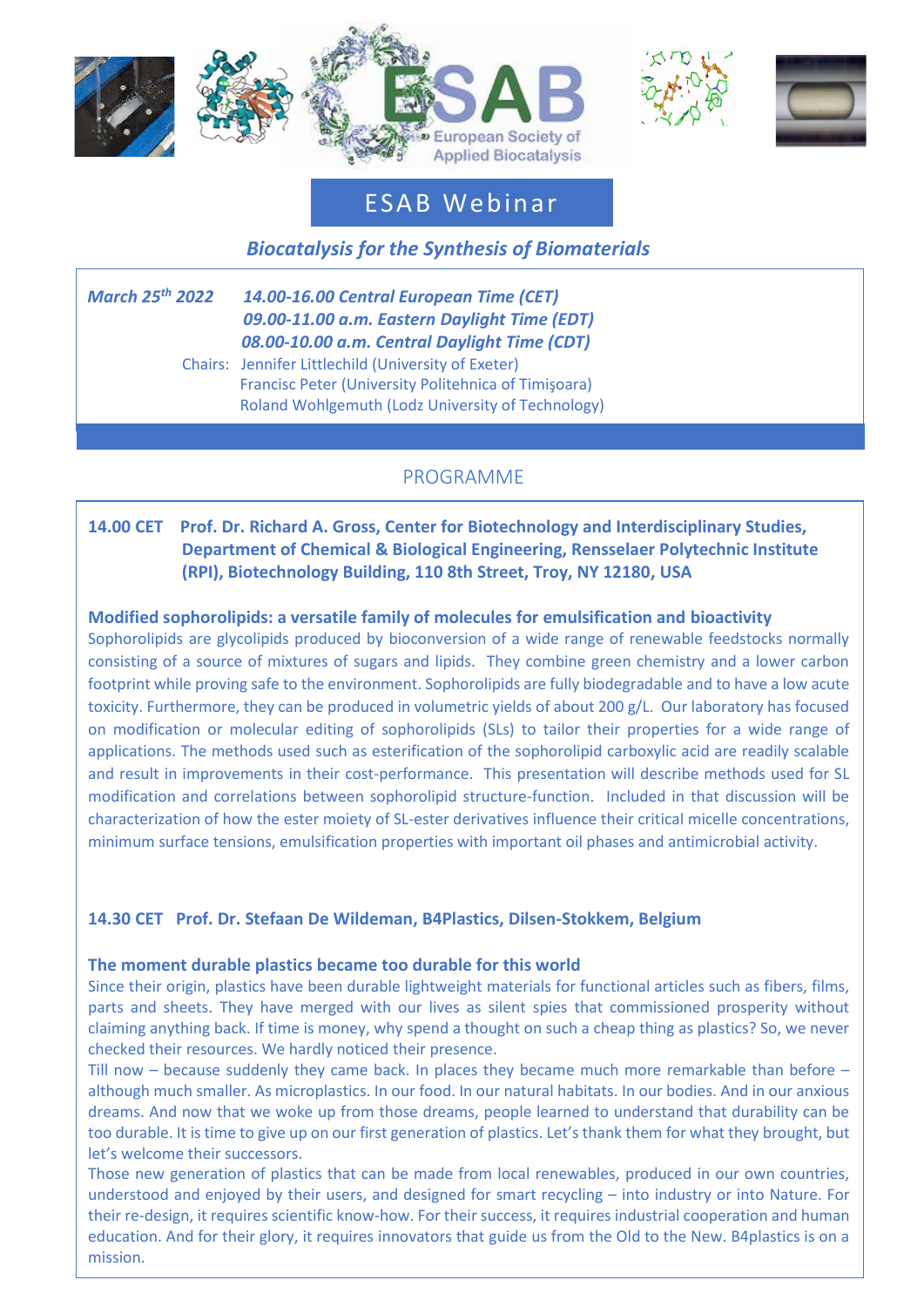### **15.00 CET Prof. Dr. Claudia Schmidt-Dannert, University of Minnesota, Dept. Biochemistry, Molecular Biology and Biophysics, St. Paul, MN, USA**

#### **Design and production of a resilient and self-regenerating living composite material**

Engineering cells to produce a self-organizing composite materials can give rise to new types of functional, living materials that can self-produce and self-repair. Approaches in synthetic biology and materials sciences are therefore increasingly combined to fabricate Engineered Living Materials (ELMs). Yet, so far very few examples exist for "truly" living materials where material fabrication is driven by its living component engineered for autonomous self-fabrication and organization as well as self-regeneration. In addition, most ELM examples are based on common chassis organisms that lack resilience and long-term viability for applications outside the laboratory. In this presentation I will discuss our current work to diversify the ELM landscape towards the design of robust and resilient materials where the living component drives silica biocomposite formation. As our living component, we have engineered spore forming *B. subtilis* cells to secrete self-assembling protein scaffold that are functionalized for cross-linking of cells and silica biomineralization. Cells are engineered for attachment to scaffolds via polar flagella. For long-term storage of genetic programming and to maintain the structural integrity of the formed material, *B. subtilis* cells are also modified to produce endospores that are not released. We then identified silica biomineralization peptides that when fused to the secreted protein scaffold matrix polymerize silica for the fabrication of a biocomposite material with enhanced mechanical properties. The resulting ELM can be regenerated from a cured piece of silica material and new functions can easily be integrated into the material by co-cultivation of different engineered *B. subtilis* strains. This work together with other efforts in our group on the design of self-assembling, functional materials provide exciting opportunities for the design of a multitude of genetically programmable functional and living materials for a range of applications.

#### **15.30 CET Prof. Dr. Lucia Gardossi and Dr. Anamaria Todea, Department of Chemical and Pharmaceutical Sciences, University of Trieste, Italy**

#### **Rational eco-design and synthesis of biobased polyesters**

The research on biocatalyzed polycondensation has delivered an array of polyesters having molecular weights below 20,000 g mol<sup>-1</sup> but characterized by controlled structures and desired functionalities. Their unique catalytic efficiency under mild conditions enables enzymes to catalyze the polycondensation of monomers bearing labile lateral moieties that can be easily accessed via post-polymerization modifications. Here we describe examples of integrated experimental-computational approaches for the rational planning and implementation of enzymatic polycondensation using lipases and cutinases. They rely on molecular visualization, molecular modeling, molecular dynamics, bioinformatics and chemometrics, which are methods requiring modest computational power.

#### References

[1] Sara Fortuna, Marco Cespugli, Anamaria Todea, Alessandro Pellis, Lucia Gardossi, Criteria for Engineering Cutinases: Bioinformatics Analysis of Catalophores, *Catalysts* 11, 784 (2021).

#### <https://doi.org/10.3390/catal11070784>

[2] Alessandro Pellis, Lucia Gardossi, Integrating computational and experimental methods for efficient biocatalytic synthesis of polyesters, in: Enzymatic polymerization (N. Bruns, K. Loos, Eds.), *Methods Enzymol.*, 627, 23-55 (2019). [https://doi.org/10.1016/bs.mie.2019.07.040.](https://doi.org/10.1016/bs.mie.2019.07.040)

[3] Anamaria Todea, Sara Fortuna, Cynthia Ebert, Fioretta Asaro, Stefano Tomada, Marco Cespugli, Fabio Hollan, Lucia Gardossi, Rational guidelines for the two-step scalability of enzymatic polycondensation: experimental and computational optimization of the enzymatic synthesis of poly(glycerolazelate). *ChemSusChem*, in press (2022).<https://doi.org/10.1002/cssc.202102657>

[4] Valerio Ferrario, Anamaria Todea, Lisa Wolansky, Nicola Piovesan, Alice Guarneri, Doris Ribitsch, Georg M. Guebitz, Lucia Gardossi, Alessandro Pellis, Effect of binding modules fused to cutinase on the enzymatic synthesis of polyesters. *Catalysts* 12, 303 (2022). [https://doi.org/10.3390/catal12030303.](https://doi.org/10.3390/catal12030303)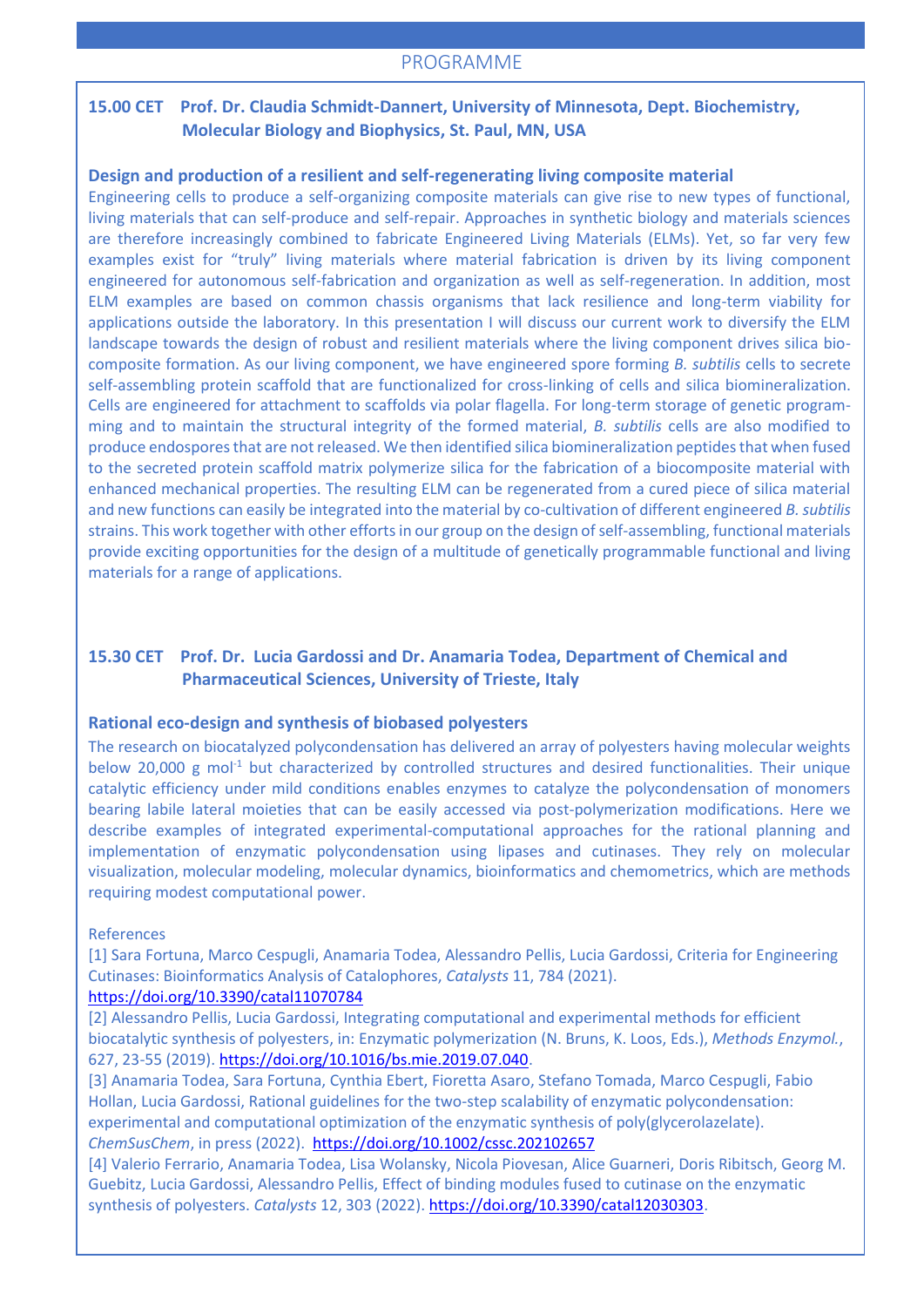#### ABOUT THE SPEAKERS

**Professor Dr. Richard A. Gross** is Full Professor and a Constellation Chaired Professor at Rensselaer Polytechnic Institute (RPI). His research combines mild enzyme and green chemical pathways to develop next-generation biobased chemicals and materials. Current research targets include: enzyme catalysts for polymer biorecycling/modification, engineering bacterial cellulose thickness/porosity/morphology for advanced material applications, biocomposites, scalable protease-catalyzed routes to polypeptides, lipase-catalyzed routes to bioresorbable polyesters and molecular editing of glycolipids to develop therapeutics. He has about 500 publications in peer reviewed journals, been cited about 29,000 times (h-index 90, i10-index 308); edited 11 books and has 26 patents (granted or filed). He was the recipient of the 2003 Presidential Green Chemistry Award in the academic category. In 2010, he was the Turner Alfrey Visiting Professor and in 2014, he became a Fellow



of the ACS Polymer Division. He has directed NSF Industrial University Cooperative Research Centers in Biodegradable Polymers (1993-1998 and Biocatalysis/Bioprocessing of Macromolecules (2001-2017). In 2017, he received the lifetime achievement award by the Bioenvironmental Polymer Society (BEPS). In 2019, he was the recipient of the ACS Award for Affordable Green Chemistry. He founded and Chaired the Inaugural Gordon Research Conference on Biomass to Biobased Chemicals and Materials Jordan Hotel at Sunday River (7/14/2019 - 7/19/2019). In January of 2022, he assumed the position of Editor in Chief of Industrial Biotechnology.

**Prof. Dr. Stefaan De Wildeman** graduated as a Bio-engineer (KU Leuven, 1998) and finished his PhD after discovering a new dehalorespiring bacterial species (Ghent University, 2002). He joined DSM in 2002 and increasingly explored new biobased building blocks (B4) for novel materials. From there, Stefaan co-developed the Master "BioBased Materials" and created the Chair of Building Blocks at Maastricht University. His hunger for social impact Made him the founder of B4Plastics – a polymer architecture company Designing novel polymeric backbones from new BioBased Building Blocks (B4), with highest speed and accuracy. Since 2020, B4Plastics joined the top-2% league of Green Deal Scale-Ups in Europe and became Winner of the Food Planet Prize 2021 – the biggest environmental award in the world today – for its breakthrough development of degradable fishing gear.



**Prof. Dr. Claudia Schmidt-Dannert** is a Distinguished McKnight Professor and Kirkwood Chair of Biochemistry in the Dept. of Biochemistry and the Director of the Biotechnology Institute at the University of Minnesota. She completed her B.S. and M.S. in Biochemistry and Genetics at the TU Braunschweig and performed her

PhD research at the National Research Center for Biotechnology in Braunschweig. She then moved to the University of Stuttgart and became group leader of the Molecular Biotechnology Group in the Institute of Technical Biochemistry. In 1998, she received a habilitation-fellowship from the German Science Foundation for "molecular breeding of pathways" and with this project, joined Prof. Arnold's group at the Caltech. In 2000, she joined the faculty at the University of Minnesota. Current major efforts in her group focus on using synthetic biology approaches for the design of genetically programmable materials for biosynthesis, biocatalysis and other applications, including the fabrication living materials. Dr. Schmidt-Dannert has published numerous manuscripts, patents, and book chapters; serves as Editor and board member of several journals and received several awards



such as a David and Lucile Packard Fellowship and McKnight Fellow- and Professorships.